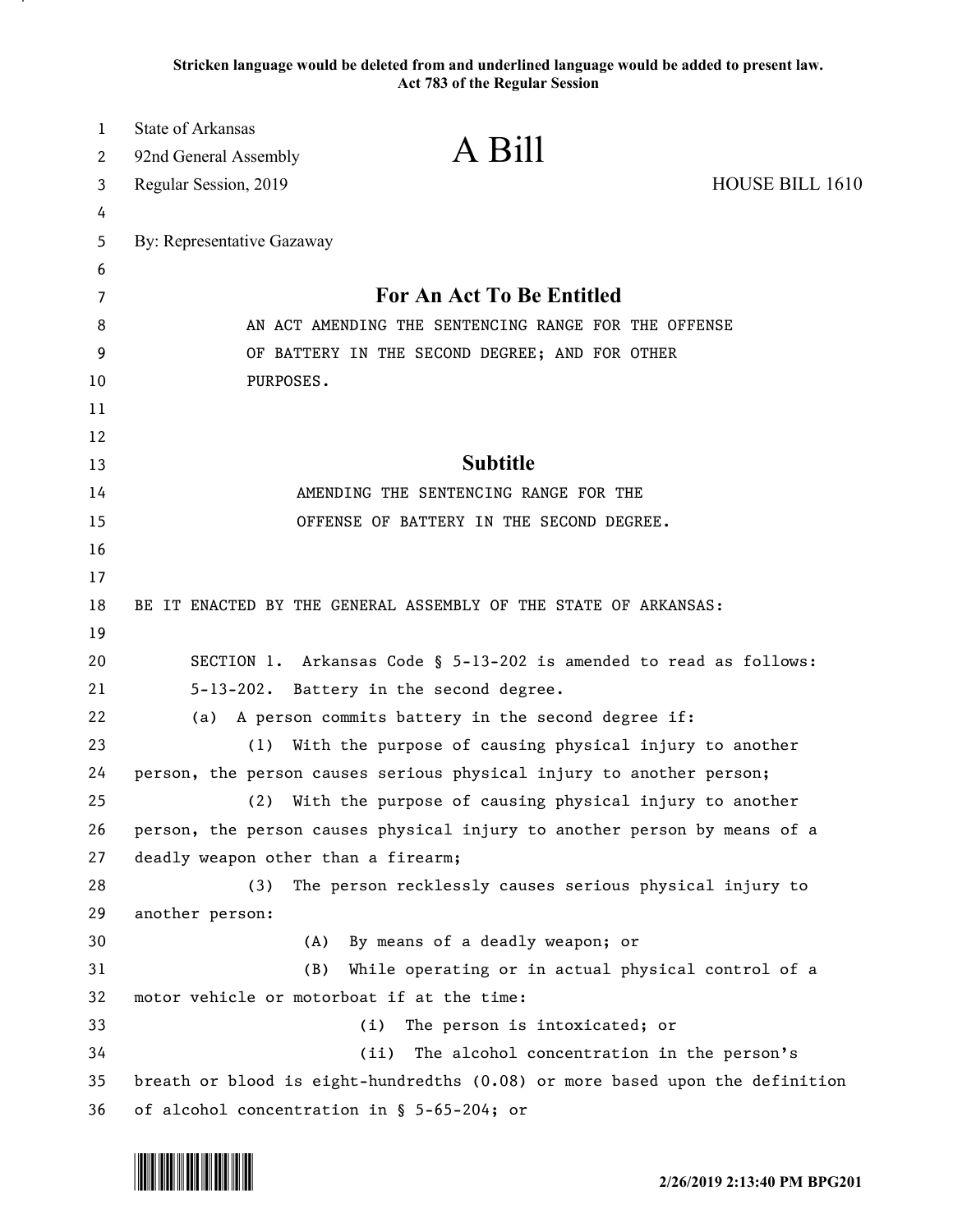(4) The person knowingly, without legal justification, causes physical injury to or incapacitates a person he or she knows to be: (A)(i) A law enforcement officer, firefighter, code enforcement officer, or employee of a correctional facility while the law enforcement officer, firefighter, code enforcement officer, or employee of a correctional facility is acting in the line of duty. (ii) As used in this subdivision (a)(4)(A): (a)(1) "Code enforcement officer" means an individual charged with the duty of enforcing a municipal code, municipal ordinance, or municipal regulation as defined by a municipal code, municipal ordinance, or municipal regulation. (2) "Code enforcement officer" includes a municipal animal control officer; and (b) "Employee of a correctional facility" includes a person working under a professional services contract with the Department of Correction, the Department of Community Correction, or the Division of Youth Services of the Department of Human Services; (B) A teacher or other school employee while acting in the course of employment; (C) An individual sixty (60) years of age or older or twelve (12) years of age or younger; (D) An officer or employee of the state while the officer or employee of the state is acting in the performance of his or her lawful duty; (E) While performing medical treatment or emergency medical services or while in the course of other employment relating to his or her medical training: 28 (i) A physician; (ii) A person licensed as emergency medical services personnel, as defined in § 20-13-202; (iii) A licensed or certified health care professional; or (iv) Any other health care provider; or (F) An individual who is incompetent, as defined in § 5- 25-101. (b)(1) Battery in the second degree under subdivision (a)(3)(B) of

2/26/2019 2:13:40 PM BPG201